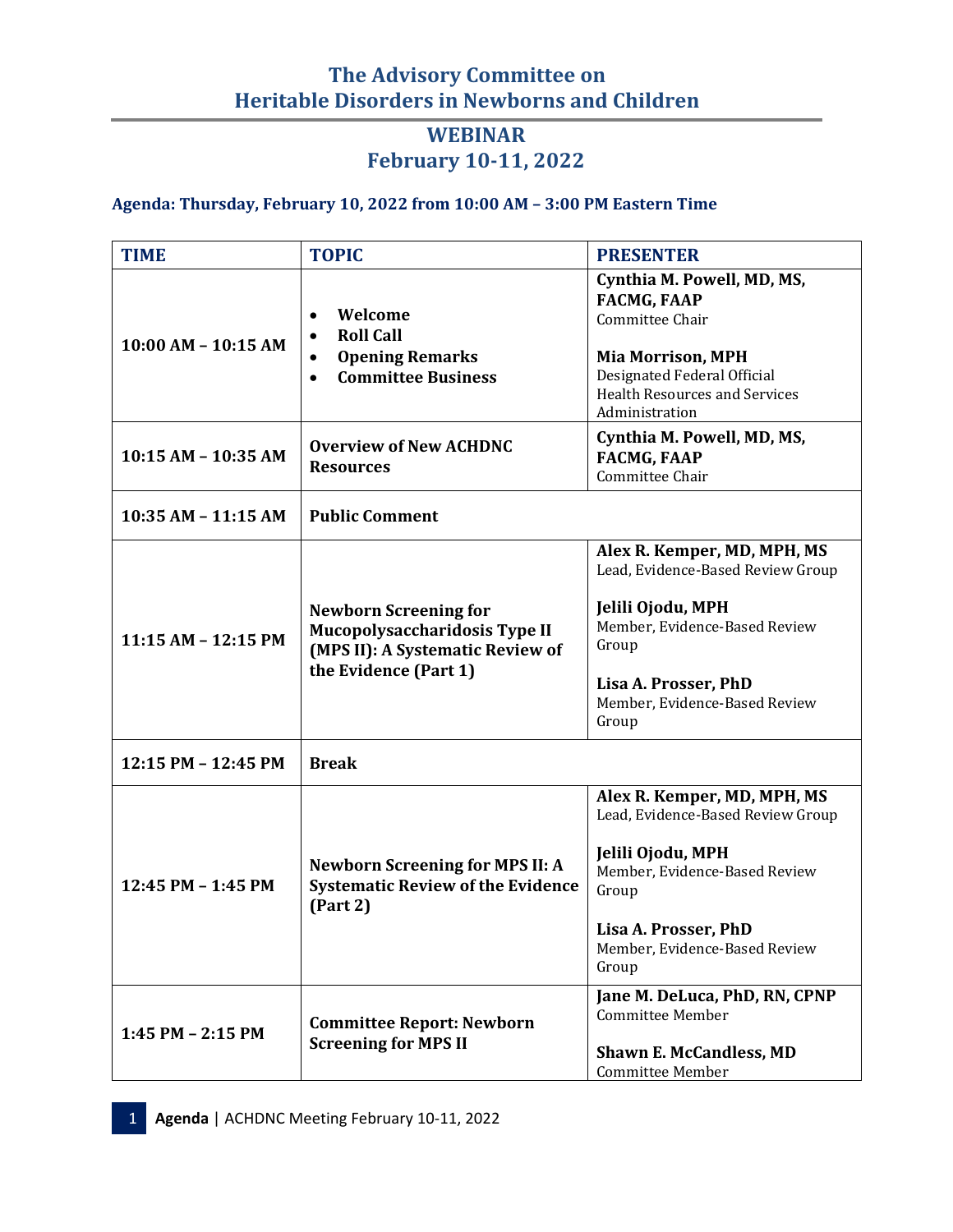# **The Advisory Committee on Heritable Disorders in Newborns and Children**

## **WEBINAR February 10-11, 2022**

| <b>TIME</b>           | <b>TOPIC</b>                                                                                                                                            | <b>PRESENTER</b>                                                    |
|-----------------------|---------------------------------------------------------------------------------------------------------------------------------------------------------|---------------------------------------------------------------------|
| $2:15$ PM $- 2:45$ PM | <b>Committee Discussion</b><br>Vote on whether or not to<br>٠<br>recommend MPS II for<br>inclusion on the Recommended<br><b>Uniform Screening Panel</b> | Cynthia M. Powell, MD, MS,<br><b>FACMG, FAAP</b><br>Committee Chair |
| $3:00$ PM             | End of Day 1                                                                                                                                            |                                                                     |

#### **Agenda: Friday, February 11, 2022 from 10:00 AM – 1:30 PM Eastern Time**

| <b>TIME</b>             | <b>TOPIC</b>                                                                                                              | <b>PRESENTER</b>                                                                                                                                                                         |
|-------------------------|---------------------------------------------------------------------------------------------------------------------------|------------------------------------------------------------------------------------------------------------------------------------------------------------------------------------------|
| $10:00$ AM $- 10:10$ AM | Welcome<br><b>Roll Call</b><br>$\bullet$                                                                                  | Cynthia M. Powell, MD, MS,<br><b>FACMG, FAAP</b><br>Committee Chair<br><b>Mia Morrison, MPH</b><br>Designated Federal Official<br><b>Health Resources and Services</b><br>Administration |
| $10:10 AM - 11:10 AM$   | Guanidinoacetate<br><b>Methyltransferase (GAMT)</b><br><b>Deficiency Evidence-Based</b><br><b>Review - Phase 2 Update</b> | Alex R. Kemper, MD, MPH, MS<br>Lead, Evidence-Based Review Group<br>Lisa A. Prosser, PhD<br>Member, Evidence-Based Review<br>Group                                                       |
| $11:10$ AM - $11:55$ AM | <b>ACHDNC Condition Review</b><br><b>Capacity-Initial Discussion</b>                                                      | Cynthia M. Powell, MD, MS,<br><b>FACMG, FAAP</b><br>Committee Chair                                                                                                                      |
| $11:55$ AM - $12:15$ PM | <b>Public Comments</b>                                                                                                    |                                                                                                                                                                                          |
| 12:15 PM - 12:45 PM     | <b>Break</b>                                                                                                              |                                                                                                                                                                                          |